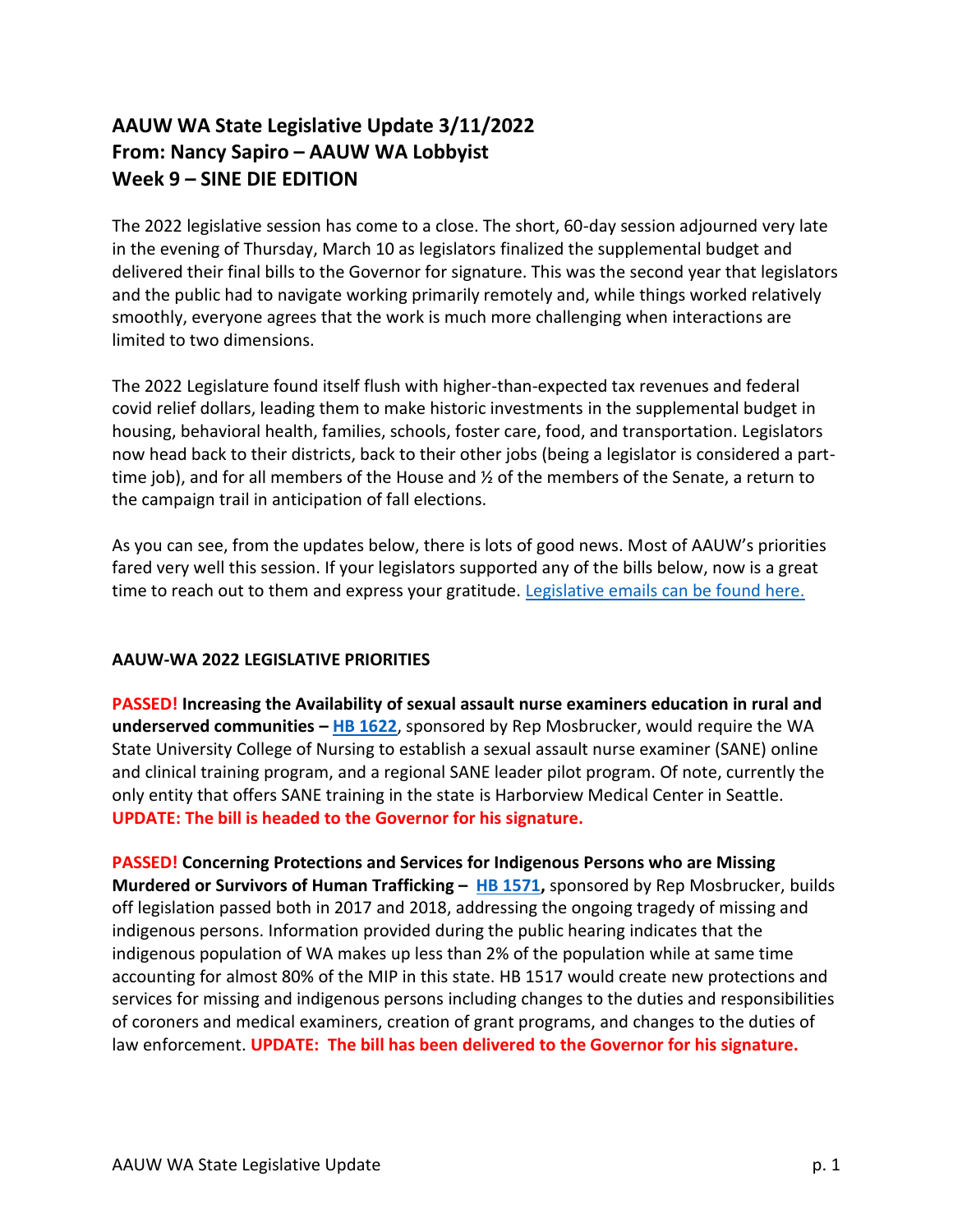**PASSED! Affirm WA Access to Abortion Act – [HB 1851](https://app.leg.wa.gov/billsummary?BillNumber=1851&Initiative=false&Year=2021) sponsored by Rep Thai, will ensure that** qualified licensed health care providers can include abortion services in their practice. This legislation comes at a critical juncture when threats to abortion are intensifying across the country. Thirteen other states already recognize that certain advanced practice clinicians can safely and effectively provide abortion, and providers have already been doing so in Washington under the guidance of two Attorney General Opinions. Passing this legislation would remove legal ambiguity and ensure that providers are not unnecessarily prohibited from offering abortion care when it is within their existing scope of practice. The bill will also modernize the statute's language to be gender neutral and inclusive. **UPDATE: The bill is headed to the Governor for his signature.**

**PASSED! Changes to the Paid Family Leave – [SB 5649,](https://app.leg.wa.gov/billsummary?BillNumber=5649&Year=2021&Initiative=false)** sponsored by Senator Robinson, will update the state's PFML statute by making the following improvements: allowing people to apply up to 45 days in advance of an expected leave; extending family caregiving leaves up to 14 days after the death of the family member for whom the worker was providing care, or after the death of a newborn or stillborn child; allowing people to take medical leave during the first 6 weeks after giving birth without requiring additional medical certification; sunsetting the temporary exemption of workers covered by a collective bargaining agreement; and making public the list of employers with approved Voluntary Plans. The bill was modified substantially in policy committee. The Employment Security Department announced likely cash flow issues in the PFML trust fund in March or April, before the first quarter of payroll premiums come in at the end of April. The trust fund issue undermined the possibility for bipartisan consensus on the modest PFML improvement bill as originally drafted. The new version cuts most of those improvements and creates new accountability measures, including an actuarial study and audit of the PFML program administration. **UPDATE: The bill is now headed to the Governor for his consideration**.

**PASSED! Providing Wage and Salary Information - [SB 5761,](https://app.leg.wa.gov/billsummary?BillNumber=5761&Year=2021&Initiative=false)** sponsored by Senator Randall, will expand upon current law, by requiring employers to disclose additional information in job postings. Specifically, when posting job openings, an employer would have to disclose the hourly or salary compensation, or a range of the compensation, and a general description of the benefits offered. **UPDATE: SB 5761 is headed to the Governor for his consideration.**

**Higher Education Affordability – [HB 1659](https://app.leg.wa.gov/billsummary?billnumber=1659&year=2022)**, sponsored by Rep Slatter would make higher education more affordable and accessible for students. It expands the Washington College Grant (WCG) program by modifying the income eligibility thresholds and award levels. The bill will also allow for an additional annual stipend for expenses beyond tuition and fees such as books, lab fees, supplies, technology, transportation, housing, and childcare. **UPDATE: The bill passed both the House and Senate, but the House never had the opportunity to concur in the changes made by Senate before the policy-cut-off and therefor the bill died.**